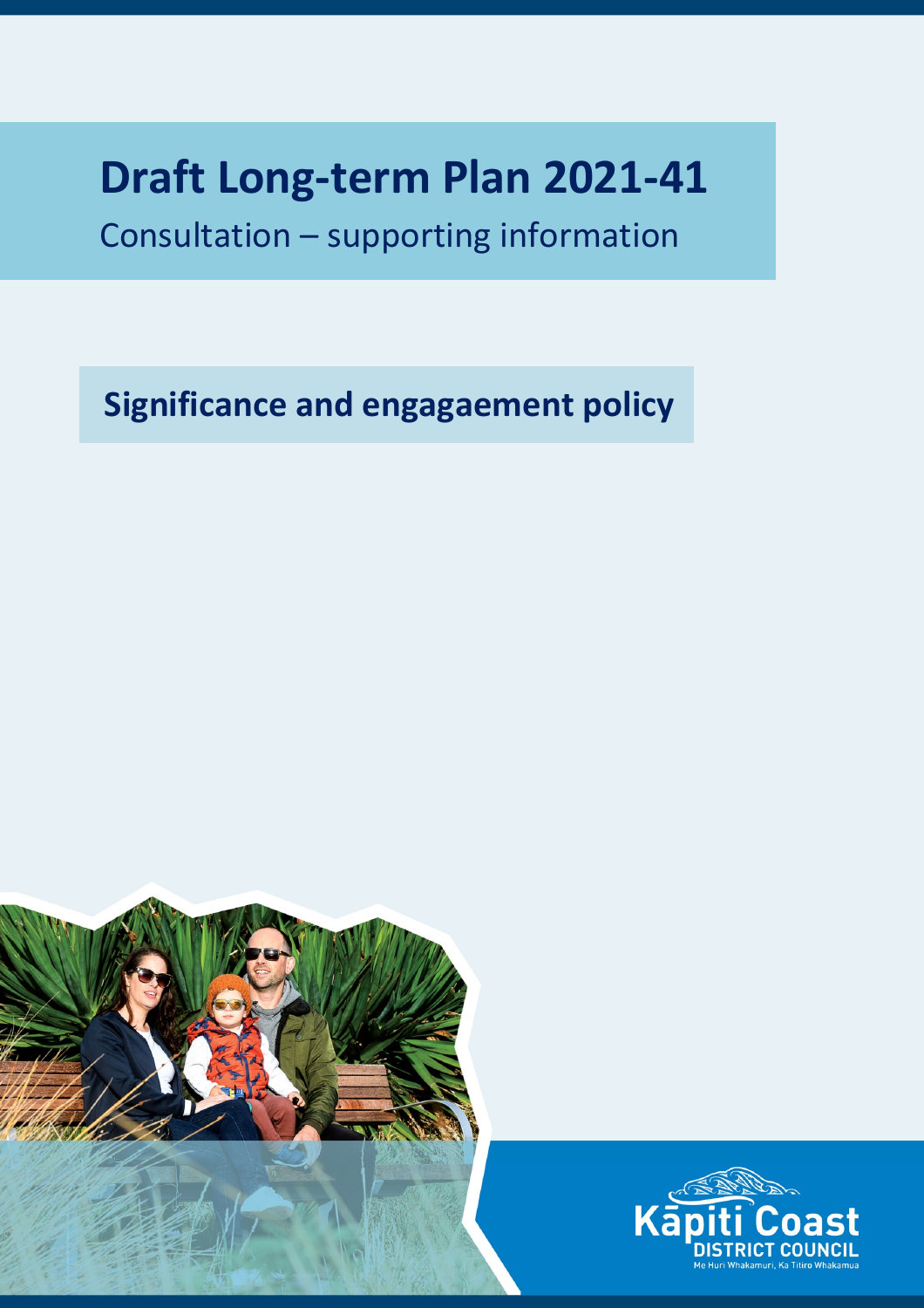# <span id="page-1-0"></span>DRAFT Significance and Engagement Policy 2021 version 3

| Significance and engagement in relation to decisions on water assets 4 |  |
|------------------------------------------------------------------------|--|
|                                                                        |  |
|                                                                        |  |
|                                                                        |  |

# <span id="page-1-1"></span>**Policy statement**

- 1. Council has developed this policy because
	- a) community participation in the democratic process is inherently valuable, and
	- b) community engagement can support robust decision making, and c) section 76AA of the Local Government Act 2002 (LGA) requires the
	- section 76AA of the Local Government Act 2002 (LGA) requires the policy.

# <span id="page-1-2"></span>**Purpose and scope**

- 2. The purpose of this policy is to describe how Council puts community participation into action as part of the democratic decision making process.
- 3. The scope of the policy includes:
	- a) providing clarity about how and when communities can expect to be engaged in decisions about different issues, assets, or other matters, depending on its level of significance
	- b) enabling Council and its communities to identify the degree of significance attached to particular issues, proposals, assets, decisions, and activities
	- c) informing Council staff and Elected Members about:
		- i. the extent of any public engagement that is expected before a particular decision is made, and
		- ii. the form or type of engagement that is required.
- 4. The scope of this policy does not include any engagement or consultation process that may be required under the Resource Management Act 1991.

# <span id="page-1-3"></span>**Policy principles**

- 5. Council's engagement practice will be based on the International Association of Public Participation (IAP2) framework and principles.
- 6. Council is committed to engaging with communities that are directly affected by an issue, matter or proposal.
- 7. Council acknowledges the unique perspective of Māori, who are Council partners.
- 8. Council will determine who it will engage with on any issue bearing in mind the communities that may be affected by matter.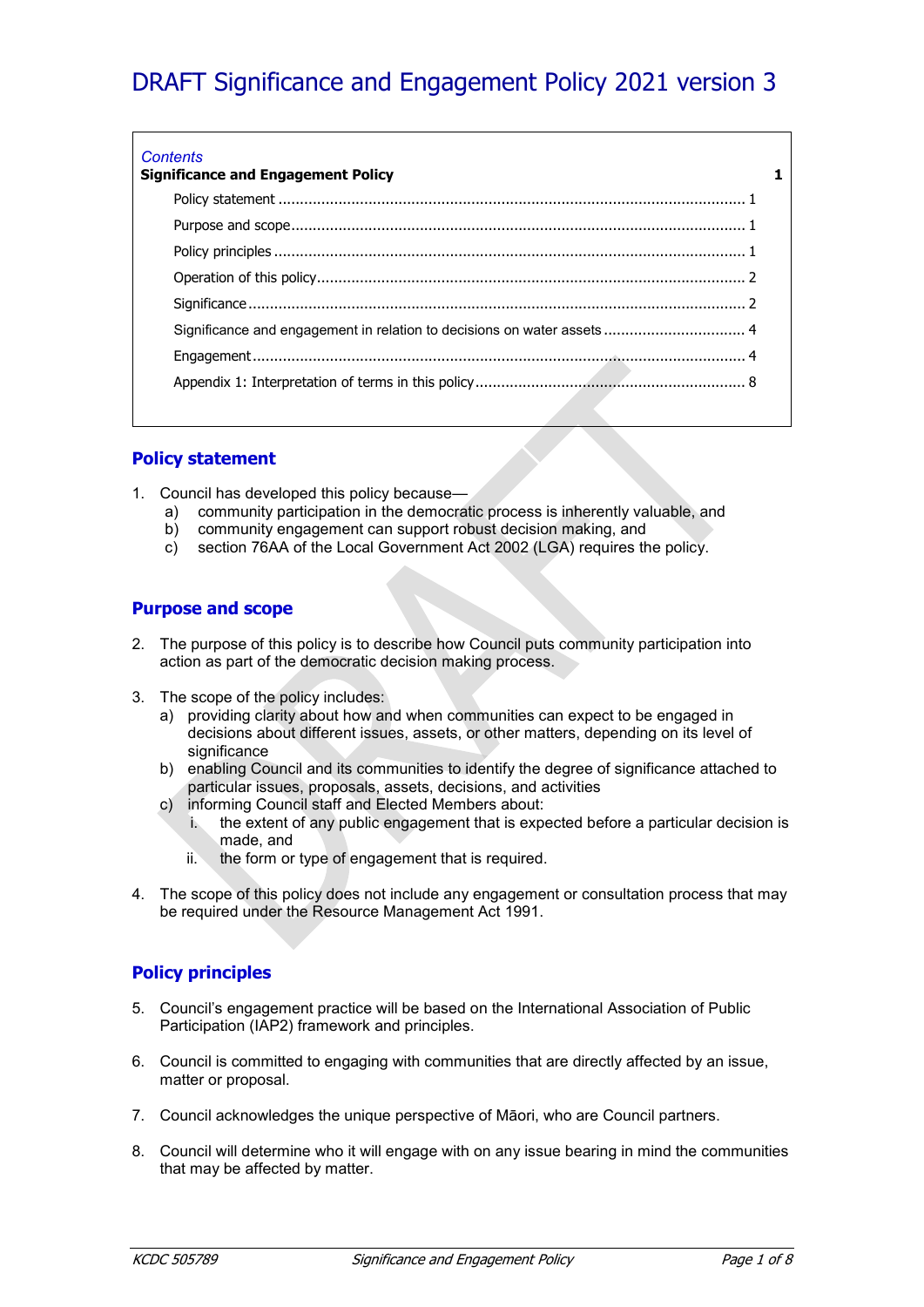- 9. When developing engagement plans Council will take into account community preferences for engagement drawing on feedback and advice from elected members, District stakeholder groups, the District's communities, and the professional expertise of Council's advisors.
- 10. For matters that meet the significance criteria there will generally be formal consultation activities as part of the overall engagement plan. This will include the special consultative procedure when required to do so by legislation.

# <span id="page-2-0"></span>**Operation of this policy**

- 11. All decision-making bodies of Council will decide on the degree of significance of a matter in the course of making a decision or dealing with a matter.
- 12. Council may reassess the significance of a matter at any point during a decision making process.
- 13. Council will consult on service levels as part of its long term activity planning, and will then continue to maintain District assets without further consultation.
- 14. Any report to Council that requires a decision will include:
	- a) an assessment of the significance of the matter; and
	- b) advice on how Council can meet its engagement obligations.
- 16. If Council is called upon to make a significant decision quickly and the likely cost of delay will outweigh the benefits of consultation, it may make a decision without consultation. In these circumstances Council will still engage with District communities by providing information about the decision.
- 17. Council will consult on any proposed amendments to the policy in accordance with [section](http://www.legislation.govt.nz/act/public/2002/0084/latest/link.aspx?search=ts_act%40bill%40regulation%40deemedreg_local+government_resel_25_a&p=1&id=DLM172327)  [82](http://www.legislation.govt.nz/act/public/2002/0084/latest/link.aspx?search=ts_act%40bill%40regulation%40deemedreg_local+government_resel_25_a&p=1&id=DLM172327) LGA unless it considers on reasonable grounds that it has sufficient information about community interests and preferences to enable the purpose of the policy to be achieved.

# <span id="page-2-1"></span>**Significance**

#### *Strategic assets*

18.Council's strategic assets are:

- a) water treatment plants, reservoirs and water reticulation system as a whole, including all land, structures, tanks, pipes, pump stations and other plant.
- b) wastewater treatment plants and reticulation systems, as a whole, including all land, buildings, pipes, pump stations and plant
- c) stormwater reticulation system as a whole, including all land, structures, pipes, pump stations and other plant
- d) roading system as a whole including bridges, footpaths, lighting, signs, and off-street parking
- e) amenity parks, sports fields and facilities under the Reserves Act 1977, as a whole
- f) District library, as a whole, including branch library buildings, books, the Māori collection, other special collections, and other lending resources
- g) District swimming pools, as a whole
- h) housing for older persons, as a whole.
- i) other Council properties, as a whole, including all land, buildings and structures
- j) refuse transfer stations
- k) landfills
- l) cemeteries, including all land, buildings and structures owned by Council.
- 19. Council manages its strategic assets "as a whole". While the asset as a whole is strategic, some components are not necessarily strategic. For example, the roading network is a strategic asset, but individual sections of the network might not be. That means the sale or purchase of individual parcels of land is unlikely to constitute a significant decision.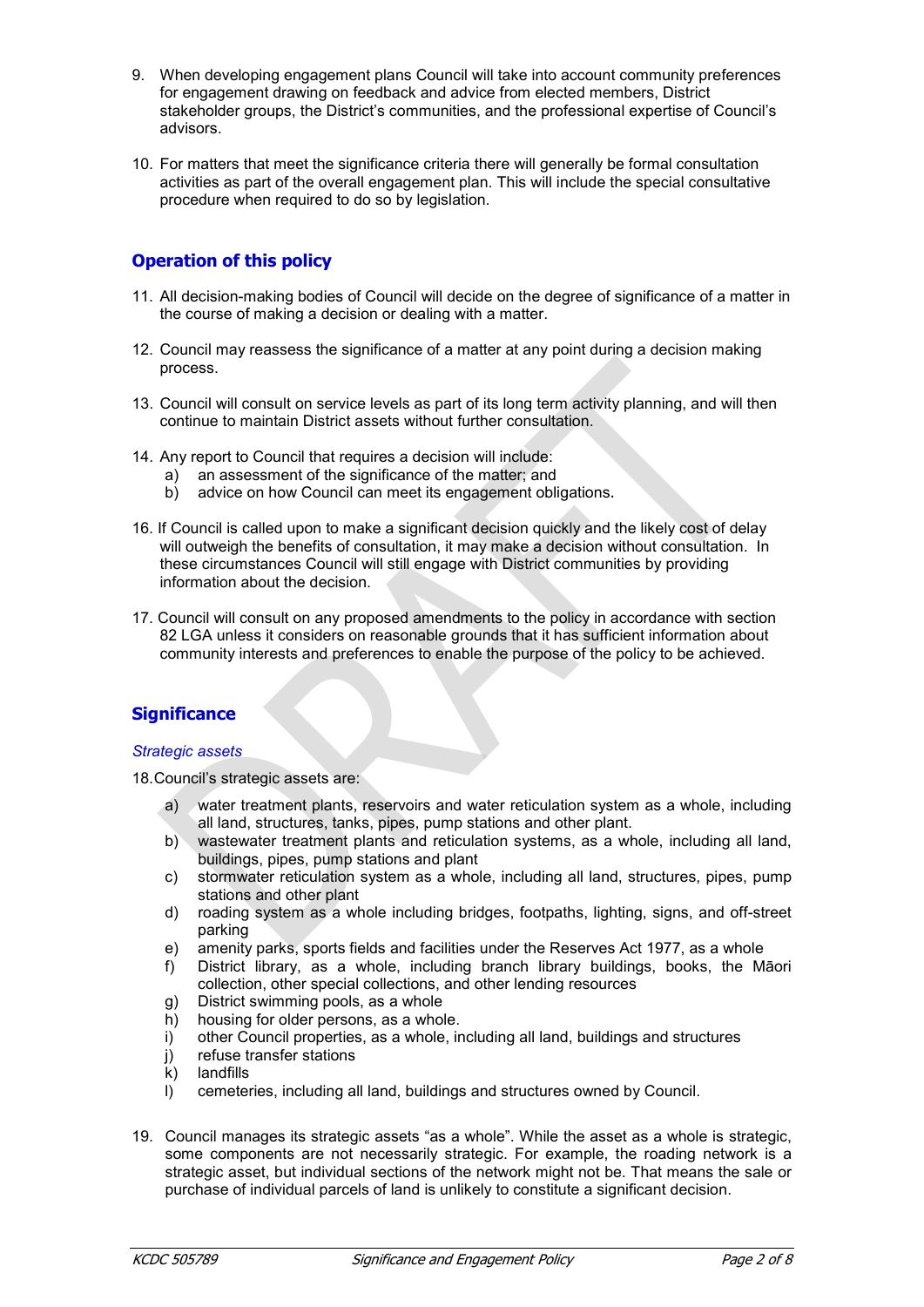#### *General approach to assessing significance*

- 20. Council's general approach to determining the significance of proposals and decisions in relation to issues, assets, and other matters is to consider the following matters:
	- a) the consequences for a strategic asset<br>b) the financial impact on Council, includin
	- the financial impact on Council, including the impact on debt
	- c) the impact on rates<br>d) the impact on levels
	- $\overrightarrow{d}$  the impact on levels of service, as specified in the current long term plan<br>e) the size of the directly affected community
	- the size of the directly affected community
	- f) mana whenua's relationships with land and water
	- g) the level of community interest.

#### *Criteria for assessing significance*

21. In order to assess extent to which an issue, proposal, asset, decision, or activity is significant or may have significant consequences, Council will consider the following set of criteria. The criteria are a set, and no single point automatically makes a matter significant.

| Criteria          |                                                                          |  |
|-------------------|--------------------------------------------------------------------------|--|
| Strategic         | Does the matter affect a strategic asset?                                |  |
| assets            |                                                                          |  |
| Financial         | What impact would there be on Council's finances? What would be          |  |
| impacts           | the impact on Council's debt? What would be the impact on rates?         |  |
| District strategy | How consistent is the matter with Council's long term plan, annual       |  |
|                   | plan or another major Council plan that may be relevant to the           |  |
|                   | matter? How consistent is the matter with previous decisions about       |  |
|                   | the same topic?                                                          |  |
| Public interest   | How widespread is the public interest?                                   |  |
| Mana whenua's     | Is this consistent with the values and aspirations of tangata whenua     |  |
| relationships     | with regards to the sustainable management of the district?              |  |
| with land and     | What impact would this have on mana whenua's relationships with          |  |
| water             | land and water?                                                          |  |
| Legislation       | Are there any legislative requirements that indicate the significance of |  |
|                   | the matter?                                                              |  |

#### *Thresholds for assessing significance*

22. These thresholds provide an initial indication that a matter may be significant:

| <b>Thresholds</b>  |                                                                       |  |  |
|--------------------|-----------------------------------------------------------------------|--|--|
| Strategic assets   | Council would incur capital expenditure of more than 25% of the       |  |  |
|                    | value of the strategic asset relevant to the decision                 |  |  |
| Finances           | Council would incur capital expenditure of more than 1% of the total  |  |  |
|                    | value of Council's assets; or                                         |  |  |
|                    | Council would incur operational expenditure of more than 5% of its    |  |  |
|                    | annual budget for that year; or                                       |  |  |
|                    | Council would breach its LTP debt limit; or                           |  |  |
|                    | Council would reasonably expect to breach its LTP cap on rates        |  |  |
|                    | increases in the next year                                            |  |  |
| District strategy  | Council would reduce its share in any Council controlled organisation |  |  |
|                    | to the point where it no longer had a controlling interest            |  |  |
| Public interest    | There is District-wide public debate.                                 |  |  |
| Mana whenua's      | The matter relates to the Memorandum of Partnership with tāngata      |  |  |
| relationships with | whenua, co-management opportunities and ongoing formal                |  |  |
| land and water     | agreements with tāngata whenua.                                       |  |  |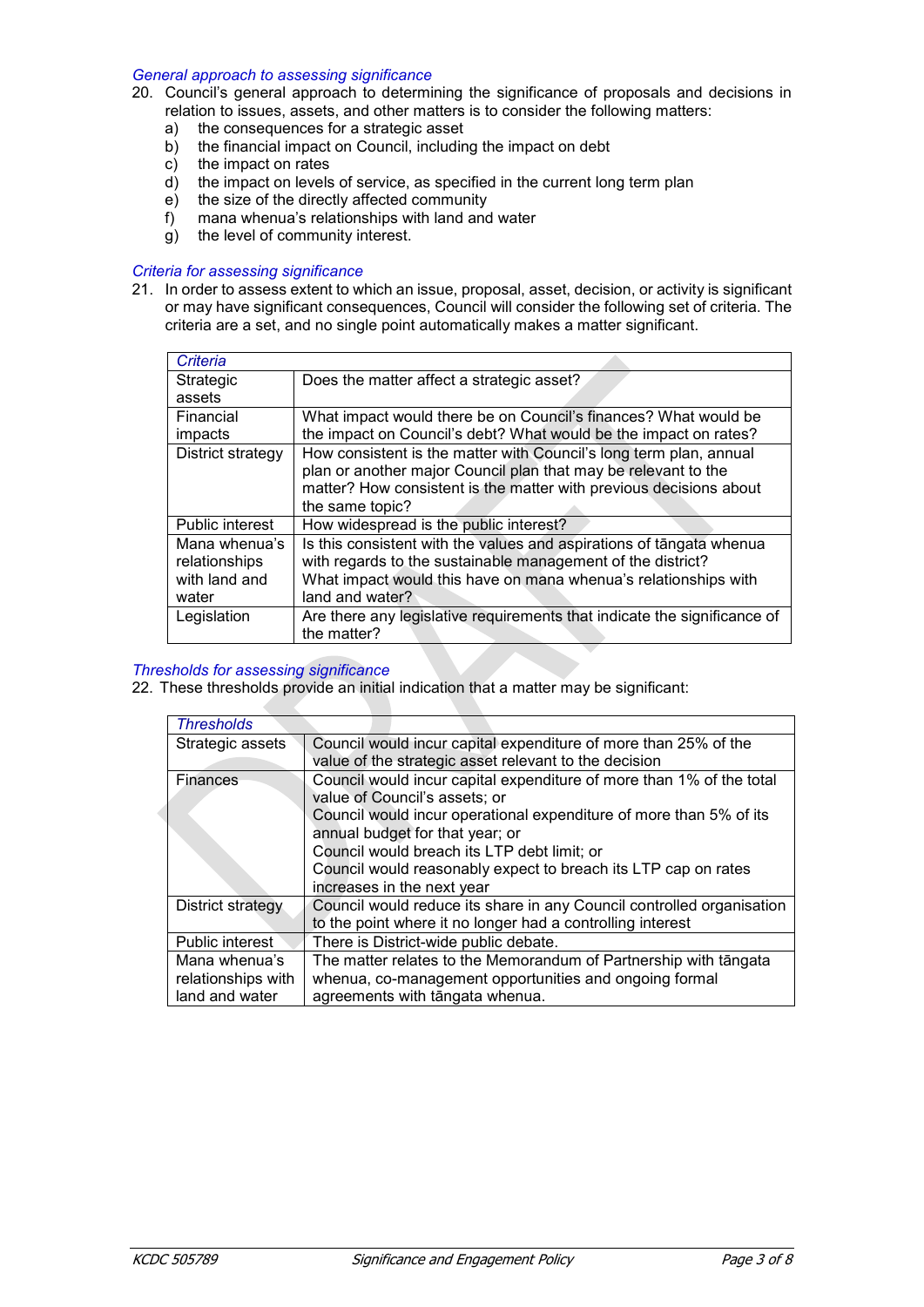#### <span id="page-4-0"></span>**Significance and engagement in relation to decisions on water assets**

#### *Significant decisions for water assets*

- 23. Council's Standing Orders require a 75% majority of members present and voting to make a significant decision in relation to water assets.
- 24. Council will hold a referendum before making any significant decision in relation to water assets.
- 25. Any of the following decisions in relation to Council's water assets is significant:
	- a) divest ownership of the assets
	- b) transfer assets and services to a local government organisation
	- c) contract the management or operation of the supply system as a whole, either to a private interest or a local government organisation
	- d) establish a joint local government arrangement
	- e) transfer control of any of the following to any other local government organisation or private interest:
		- i) the funding policy<br>ii) pricing
		- pricing
		- iii) charging responsibilities
	- f) depart from Council's not-for-profit charging regime.
- 26. For the avoidance of doubt, clause 25c) does not apply to contracts for maintenance, renewal and upgrade works, or for professional services, design and contract management.

## <span id="page-4-1"></span>**Engagement**

- 27. Council is committed to engaging with communities on issues of concern to them, and especially when they are directly affected by an issue, matter or proposal.
- 28. Council works in partnership with the tāngata whenua of the District, being the iwi and hapū of Te Āti Awa ki Whakarongatai, Ngā Hapū o Otaki (Ngāti Raukawa) and Ngāti Toa Rangatira. Te Whakaminenga o Kāpiti will advise on how best to manage the consultation process, and to facilitate the relationships between Council and iwi exercising mana whenua.
- 29. When project consultants support community engagement as part of a project, Council will oversee the process to ensure that the agreed engagement process is followed, and the information is gathered in a way that is valuable to Council. Council will not fully contract out its responsibility to engage with its community; consultants may support and assist but not lead or act alone.
- 30. Council may choose to limit its engagement when:
	- a) it already has a good understanding of the views and preferences of those who are affected, or
	- b) personal information and commercially sensitive information are protected under various statutes, or
	- c) the matter has already been addressed in a Council policy or plan, or
	- d) an immediate or speedy decision is required for public health or safety, or
	- e) Council is called upon to make a significant decision quickly and the likely cost of the delay will outweigh the benefits of consultation, or
	- f) emergency works are required, or
	- g) the matter relates to the operation and maintenance of a Council asset and responsible management requires the work to take place, or
	- h) costs are expected to outweigh the benefits.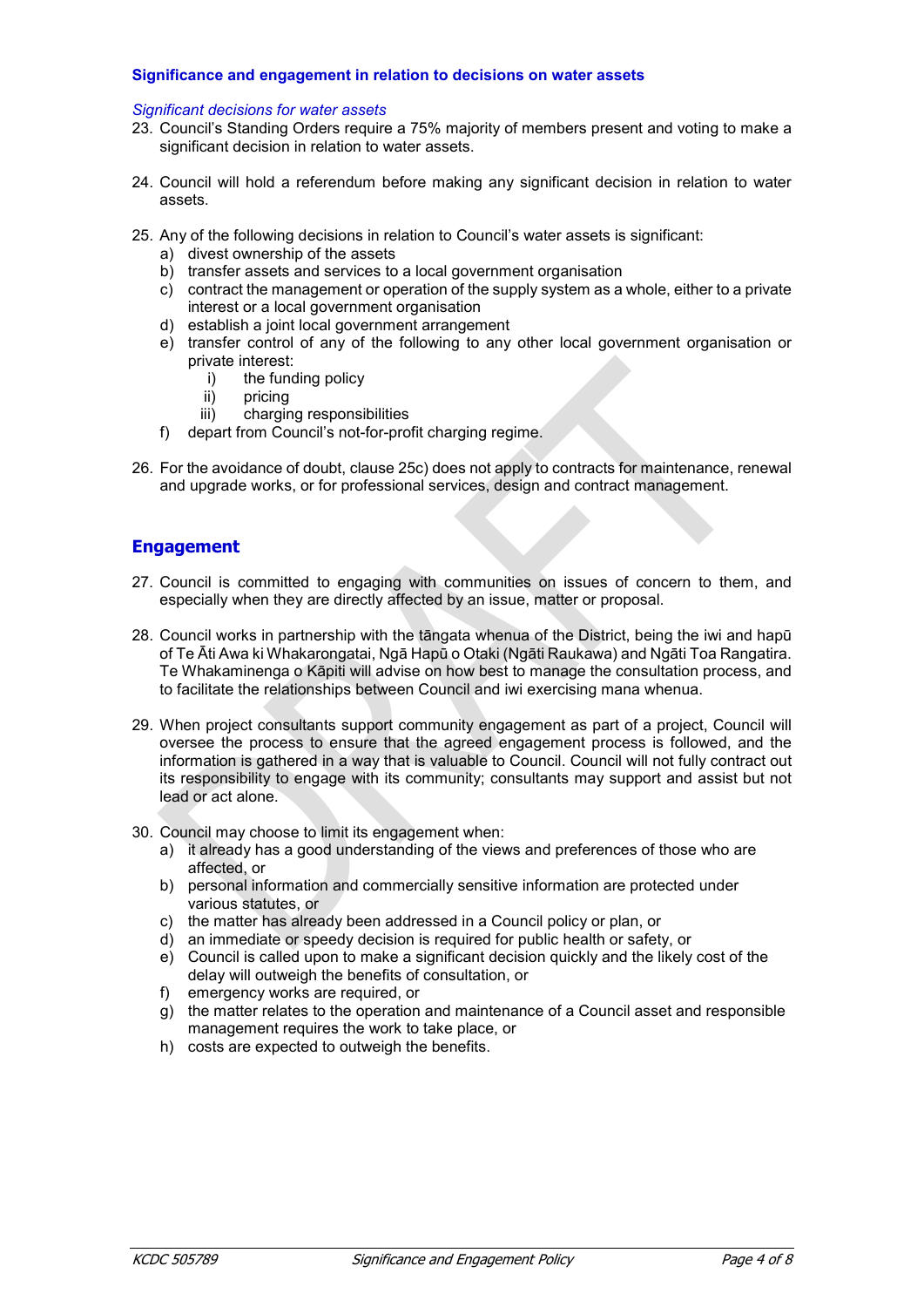#### *IAP2 Engagement Framework*

- 31. Council uses the IAP2 framework to guide its engagement. The framework helps clarify the role of the community in the planning and decision-making process.
- 32. Council will sometimes engage all five key elements of the IAP2 framework (inform, consult, involve, collaborate and empower), to support community engagement. Consultation practices may be formal or informal depending of the significance of the matter as defined by this policy.

| of<br><b>Purpose</b>         | <b>Description</b>                                                                                                                                                                                                                                     | <b>Practices</b>                                                                                                                                                                                                                                                                                                                                                                                                                                 |
|------------------------------|--------------------------------------------------------------------------------------------------------------------------------------------------------------------------------------------------------------------------------------------------------|--------------------------------------------------------------------------------------------------------------------------------------------------------------------------------------------------------------------------------------------------------------------------------------------------------------------------------------------------------------------------------------------------------------------------------------------------|
| engagement<br><b>Empower</b> | Council empowers<br>stakeholders and communities<br>to make some decision directly.<br>Communities elect<br>representatives to make<br>decisions on behalf of the<br>whole District.                                                                   | Council delegates decision-making powers<br>to Community Boards.<br>Council is elected to make decisions on<br>behalf of the District.                                                                                                                                                                                                                                                                                                           |
| Collaborate                  | Council and stakeholders work<br>together from the initial concept<br>to achieve mutual goals                                                                                                                                                          | Memoranda of Partnership<br><b>Working parties</b><br>Groups established to address specific<br>issues.                                                                                                                                                                                                                                                                                                                                          |
| Involve                      | People participate in the<br>process and work directly with<br>the Council to try to identify the<br>best solution.                                                                                                                                    | Council may tests policies in the early<br>stages of development with major<br>stakeholders.<br>Council may seek community views on a<br>new community recreation facility.                                                                                                                                                                                                                                                                      |
| <b>Consult</b>               | Council provides information to<br>communities and consults with<br>them to get feedback on ideas,<br>alternatives and proposals.<br>That consultation, together with<br>specialist or technical advice,<br>then informs Council's decision<br>making. | Council uses both formal and informal<br>consultation mechanisms to learn about<br>community views.<br>Informal consultation can take many forms,<br>according to the issue, matter or decision,<br>including:<br>community meetings<br>public meetings<br>feedback via social media<br>Formal consultation mechanisms include:<br>the special consultative procedure<br>$\bullet$<br>written submissions<br>$\bullet$<br>hearings.<br>$\bullet$ |
| <b>Inform</b>                | Council informs communities<br>by providing balanced and<br>objective information to assist<br>understanding about something<br>that is going to happen or has<br>happened.                                                                            | Council uses a wide range of tools to inform<br>communities including:<br>Council website and publications<br>including plans, reports, pamphlets,<br>posters, etc<br>public meetings<br>local newspapers<br>$\bullet$<br>social media,<br>others as required.<br>$\bullet$                                                                                                                                                                      |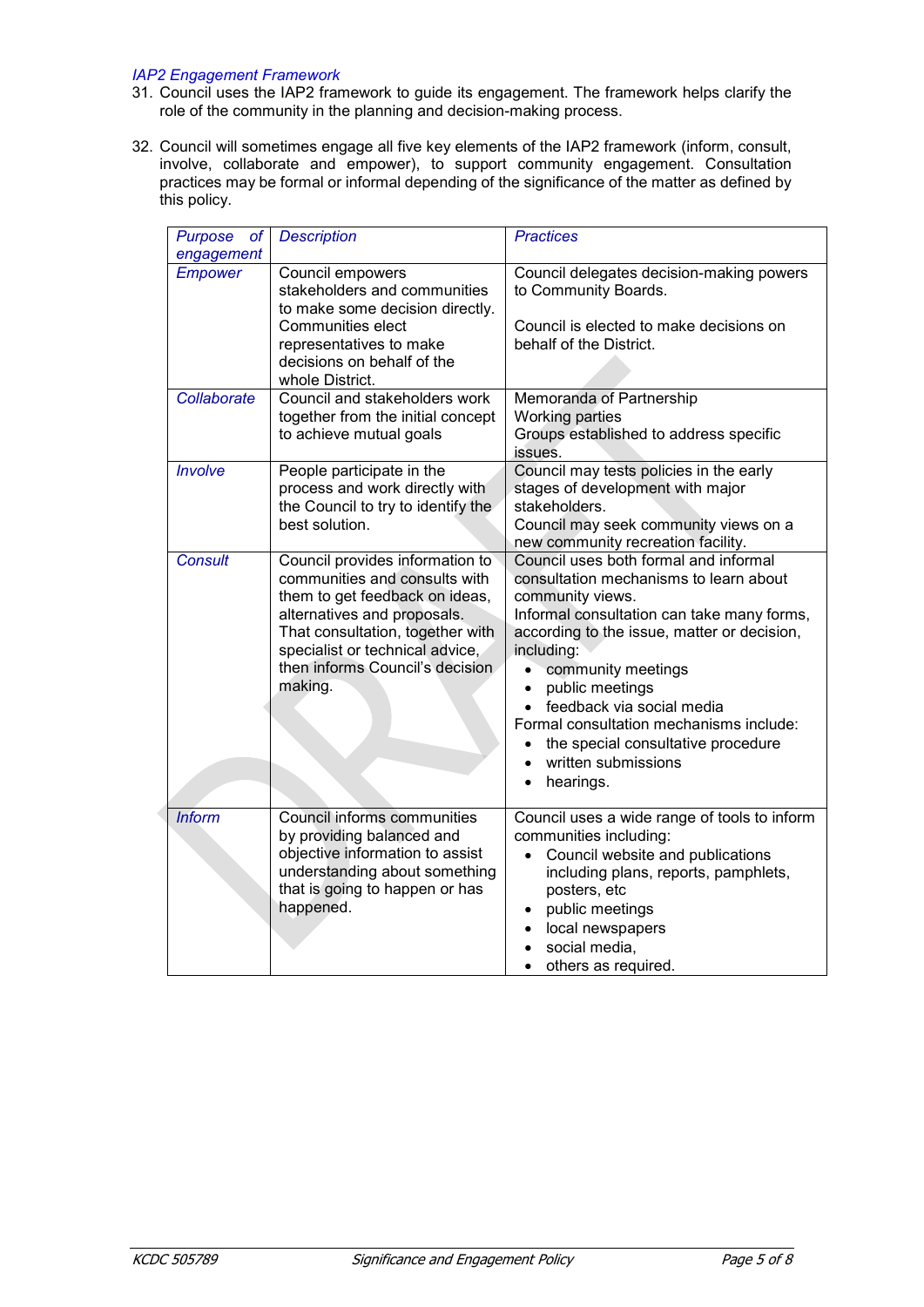- 33. All major initiatives will be supported by and engagement plan. The plan will be written and/or reviewed by a suitably qualified and experienced person and may be updated from time to time to take account of changing or evolving circumstances.
- 34. Council's engagement planning on an issue will take account of:
	- a) Council's knowledge about the views and preferences of affected or interested parties; and
	- b) the potential or likely impact or the matter on communities' wellbeing
	- c) the diversity of the District's communities and their capacity to engage
	- d) how to incorporate the principles of clarity, honesty and transparency
	- e) the expected costs and benefits of engagement.
- 35. Council will use the following Engagement decision tree to guide its engagement planning.

*Engagement decision tree*

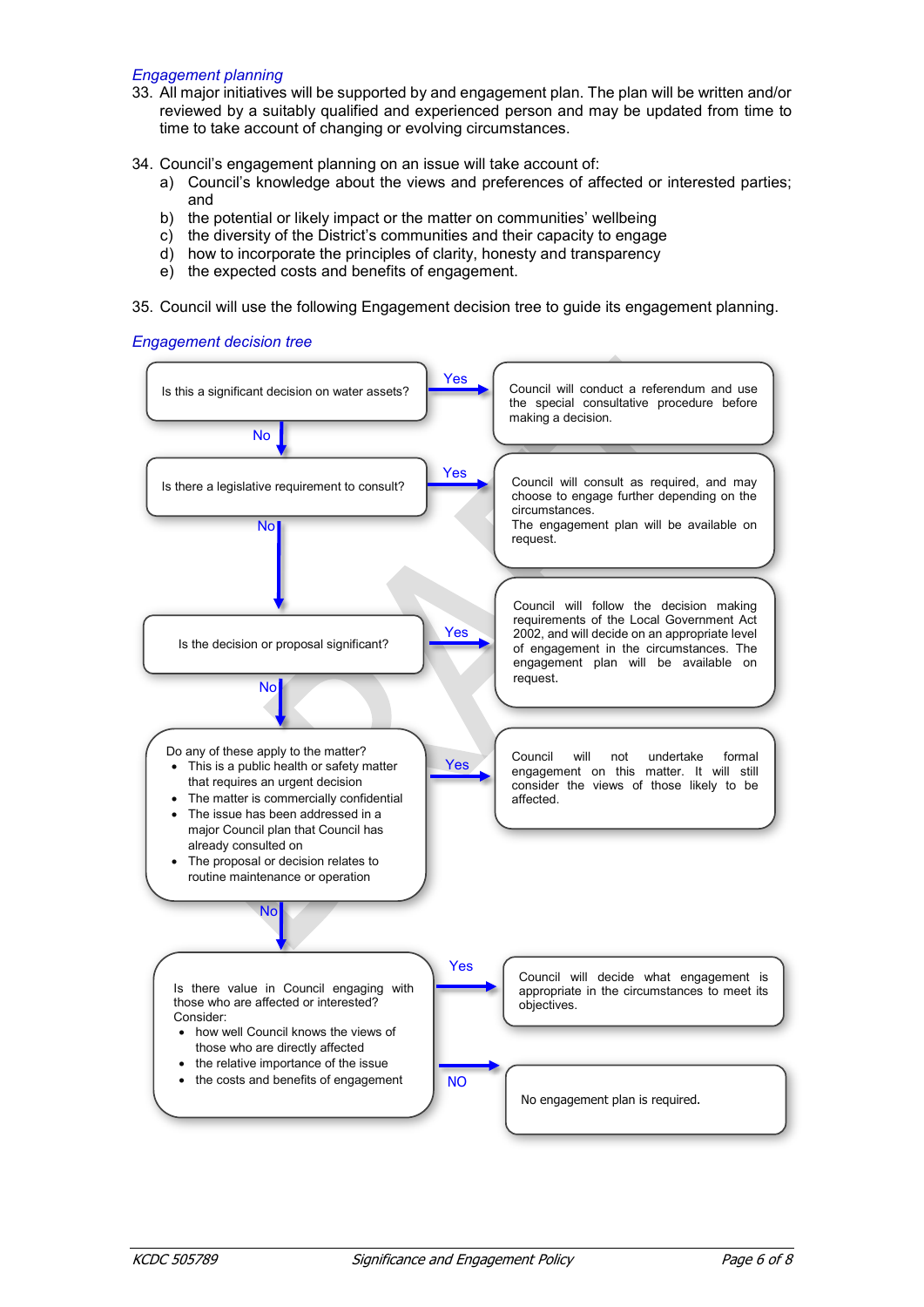#### *Special consultative procedure*

- 36. Council will use the special consultative procedure when required to do so by legislation, or when it considers it to be appropriate. This includes reviewing, adopting, amending, or revoking many policies and plans, including:
	- a) the long term plan
	- b) bylaws, (s156(1)(a), LGA 2002)
	- c) a local alcohol policy
	- d) the local approved products (psychoactive substances) policy
	- e) the class 4 venue policy (Gambling Act 2003)
	- f) and others.

### *Explanations for decisions*

- 37. If Council makes a decision that is not consistent with the bulk of public submissions it will explain the reasons for the decision.
- 38. If a Council decision is significantly inconsistent with a policy or plan it has already adopted, it will explain:
	- a) the inconsistency
	- b) the reasons for the inconsistency
	- c) how the policy or plan will be modified to accommodate the decision.